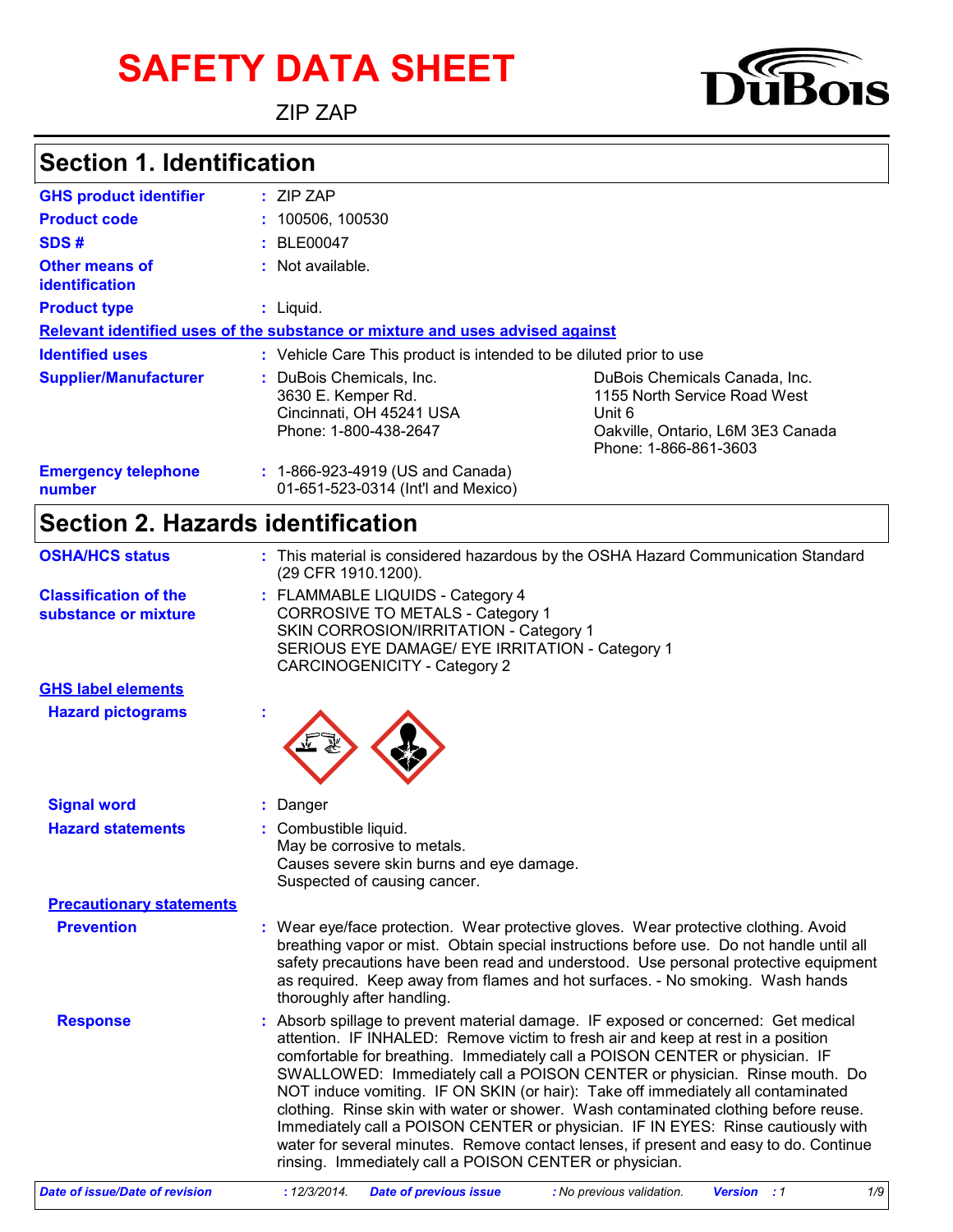#### *ZIP ZAP*

### **Section 2. Hazards identification**

| <b>Storage</b> |  | : Store locked up. Store in a well-ventilated place. Keep cool. Store in corrosive |  |
|----------------|--|------------------------------------------------------------------------------------|--|
|                |  | resistant container with a resistant inner liner.                                  |  |

**Disposal :** Dispose of contents and container in accordance with all local, regional, national and international regulations.

#### **Hazards not otherwise classified**

### **Section 3. Composition/information on ingredients**

**:** None known.

| <b>Ingredient name</b>                                                   | $\frac{9}{6}$ | <b>CAS number</b> |
|--------------------------------------------------------------------------|---------------|-------------------|
| 2-butoxyethanol                                                          | 5 - 10        | 111-76-2          |
| disodium metasilicate                                                    | $1 - 5$       | 6834-92-0         |
| potassium hydroxide                                                      | $1 - 5$       | 1310-58-3         |
| Imidazolium compounds, 1-[2-(2-carboxyethoxy)ethyl]-1(or 3)-             | $1 - 5$       | 68604-71-7        |
| (2-carboxyethyl)-4,5-dihydro-2-norcoco alkyl, hydroxides, disodium salts |               |                   |
| Glycine, N,N-bis(carboxymethyl)-, sodium salt, hydrate (1:3:1)           | $0.1 - 1$     | 18662-53-8        |

Any concentration shown as a range is to protect confidentiality or is due to batch variation.

**There are no additional ingredients present which, within the current knowledge of the supplier and in the concentrations applicable, are classified as hazardous to health or the environment and hence require reporting in this section.**

**Occupational exposure limits, if available, are listed in Section 8.**

#### **Section 4. First aid measures**

#### **Description of necessary first aid measures**

| <b>Eye contact</b>                    | : Get medical attention immediately. Call a poison center or physician. Immediately flush<br>eyes with plenty of water, occasionally lifting the upper and lower eyelids. Check for and<br>remove any contact lenses. Continue to rinse for at least 10 minutes. Chemical burns<br>must be treated promptly by a physician.                                                                                                                                                                                                                                                                                                                                                                                                                                                                                                                                                                                  |
|---------------------------------------|--------------------------------------------------------------------------------------------------------------------------------------------------------------------------------------------------------------------------------------------------------------------------------------------------------------------------------------------------------------------------------------------------------------------------------------------------------------------------------------------------------------------------------------------------------------------------------------------------------------------------------------------------------------------------------------------------------------------------------------------------------------------------------------------------------------------------------------------------------------------------------------------------------------|
| <b>Inhalation</b>                     | : Get medical attention immediately. Call a poison center or physician. Remove victim to<br>fresh air and keep at rest in a position comfortable for breathing. If it is suspected that<br>fumes are still present, the rescuer should wear an appropriate mask or self-contained<br>breathing apparatus. If not breathing, if breathing is irregular or if respiratory arrest<br>occurs, provide artificial respiration or oxygen by trained personnel. It may be<br>dangerous to the person providing aid to give mouth-to-mouth resuscitation. If<br>unconscious, place in recovery position and get medical attention immediately. Maintain<br>an open airway. Loosen tight clothing such as a collar, tie, belt or waistband. In case of<br>inhalation of decomposition products in a fire, symptoms may be delayed. The exposed<br>person may need to be kept under medical surveillance for 48 hours. |
| <b>Skin contact</b>                   | : Get medical attention immediately. Call a poison center or physician. Flush<br>contaminated skin with plenty of water. Remove contaminated clothing and shoes.<br>Wash contaminated clothing thoroughly with water before removing it, or wear gloves.<br>Continue to rinse for at least 10 minutes. Chemical burns must be treated promptly by a<br>physician. Wash clothing before reuse. Clean shoes thoroughly before reuse.                                                                                                                                                                                                                                                                                                                                                                                                                                                                           |
| <b>Ingestion</b>                      | : Get medical attention immediately. Call a poison center or physician. Wash out mouth<br>with water. Remove dentures if any. Remove victim to fresh air and keep at rest in a<br>position comfortable for breathing. If material has been swallowed and the exposed<br>person is conscious, give small quantities of water to drink. Stop if the exposed person<br>feels sick as vomiting may be dangerous. Do not induce vomiting unless directed to do<br>so by medical personnel. If vomiting occurs, the head should be kept low so that vomit<br>does not enter the lungs. Chemical burns must be treated promptly by a physician.<br>Never give anything by mouth to an unconscious person. If unconscious, place in<br>recovery position and get medical attention immediately. Maintain an open airway.<br>Loosen tight clothing such as a collar, tie, belt or waistband.                          |
|                                       | Most important symptoms/effects, acute and delayed                                                                                                                                                                                                                                                                                                                                                                                                                                                                                                                                                                                                                                                                                                                                                                                                                                                           |
| <b>Potential acute health effects</b> |                                                                                                                                                                                                                                                                                                                                                                                                                                                                                                                                                                                                                                                                                                                                                                                                                                                                                                              |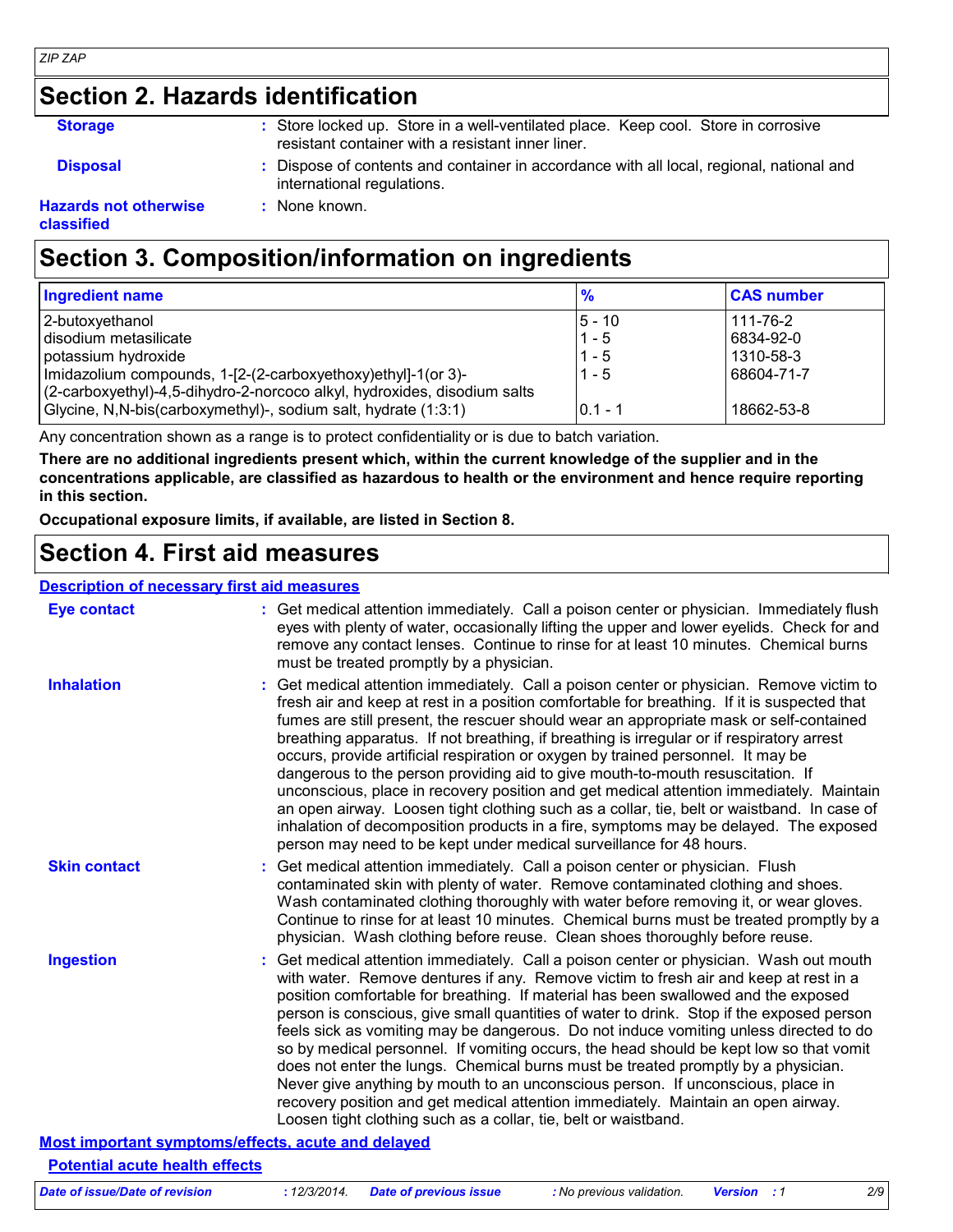## **Section 4. First aid measures**

| <b>Eye contact</b>           | : Causes serious eye damage.                                                                                                                                                                                             |
|------------------------------|--------------------------------------------------------------------------------------------------------------------------------------------------------------------------------------------------------------------------|
| <b>Inhalation</b>            | : May give off gas, vapor or dust that is very irritating or corrosive to the respiratory<br>system. Exposure to decomposition products may cause a health hazard. Serious<br>effects may be delayed following exposure. |
| <b>Skin contact</b>          | : Causes severe burns.                                                                                                                                                                                                   |
| <b>Ingestion</b>             | : May cause burns to mouth, throat and stomach.                                                                                                                                                                          |
| Over-exposure signs/symptoms |                                                                                                                                                                                                                          |
| <b>Eye contact</b>           | : Adverse symptoms may include the following:<br>pain<br>watering<br>redness                                                                                                                                             |
| <b>Inhalation</b>            | : No specific data.                                                                                                                                                                                                      |
| <b>Skin contact</b>          | : Adverse symptoms may include the following:<br>pain or irritation<br>redness<br>blistering may occur                                                                                                                   |
| <b>Ingestion</b>             | : Adverse symptoms may include the following:<br>stomach pains                                                                                                                                                           |
|                              | Indication of immediate medical attention and special treatment needed, if necessary                                                                                                                                     |
| <b>Notes to physician</b>    | : In case of inhalation of decomposition products in a fire, symptoms may be delayed.<br>The exposed person may need to be kept under medical surveillance for 48 hours.                                                 |
| <b>Specific treatments</b>   | : No specific treatment.                                                                                                                                                                                                 |
|                              |                                                                                                                                                                                                                          |

**See toxicological information (Section 11)**

### **Section 5. Fire-fighting measures**

| <b>Extinguishing media</b>                               |                                                                                                                                                                                                               |
|----------------------------------------------------------|---------------------------------------------------------------------------------------------------------------------------------------------------------------------------------------------------------------|
| <b>Suitable extinguishing</b><br>media                   | : Use dry chemical, $CO2$ , water spray (fog) or foam.                                                                                                                                                        |
| Unsuitable extinguishing<br>media                        | : Do not use water jet.                                                                                                                                                                                       |
| <b>Specific hazards arising</b><br>from the chemical     | : Combustible liquid. In a fire or if heated, a pressure increase will occur and the<br>container may burst, with the risk of a subsequent explosion. Runoff to sewer may<br>create fire or explosion hazard. |
| <b>Hazardous thermal</b><br>decomposition products       | Decomposition products may include the following materials:<br>carbon dioxide<br>carbon monoxide<br>nitrogen oxides<br>metal oxide/oxides                                                                     |
| <b>Special protective</b><br>equipment for fire-fighters | : Fire-fighters should wear appropriate protective equipment and self-contained breathing<br>apparatus (SCBA) with a full face-piece operated in positive pressure mode.                                      |

### **Section 6. Accidental release measures**

| <b>Personal precautions</b>      |              | on appropriate personal protective equipment. | : No action shall be taken involving any personal risk or without suitable training.<br>Evacuate surrounding areas. Keep unnecessary and unprotected personnel from<br>entering. Do not touch or walk through spilled material. Shut off all ignition sources.<br>No flares, smoking or flames in hazard area. Do not breathe vapor or mist. Provide<br>adequate ventilation. Wear appropriate respirator when ventilation is inadequate. Put |                    |     |
|----------------------------------|--------------|-----------------------------------------------|-----------------------------------------------------------------------------------------------------------------------------------------------------------------------------------------------------------------------------------------------------------------------------------------------------------------------------------------------------------------------------------------------------------------------------------------------|--------------------|-----|
| <b>Environmental precautions</b> |              | pollution (sewers, waterways, soil or air).   | : Avoid dispersal of spilled material and runoff and contact with soil, waterways, drains<br>and sewers. Inform the relevant authorities if the product has caused environmental                                                                                                                                                                                                                                                              |                    |     |
| <b>Methods for cleaning up</b>   |              |                                               |                                                                                                                                                                                                                                                                                                                                                                                                                                               |                    |     |
| Date of issue/Date of revision   | : 12/3/2014. | <b>Date of previous issue</b>                 | : No previous validation.                                                                                                                                                                                                                                                                                                                                                                                                                     | <b>Version</b> : 1 | 3/9 |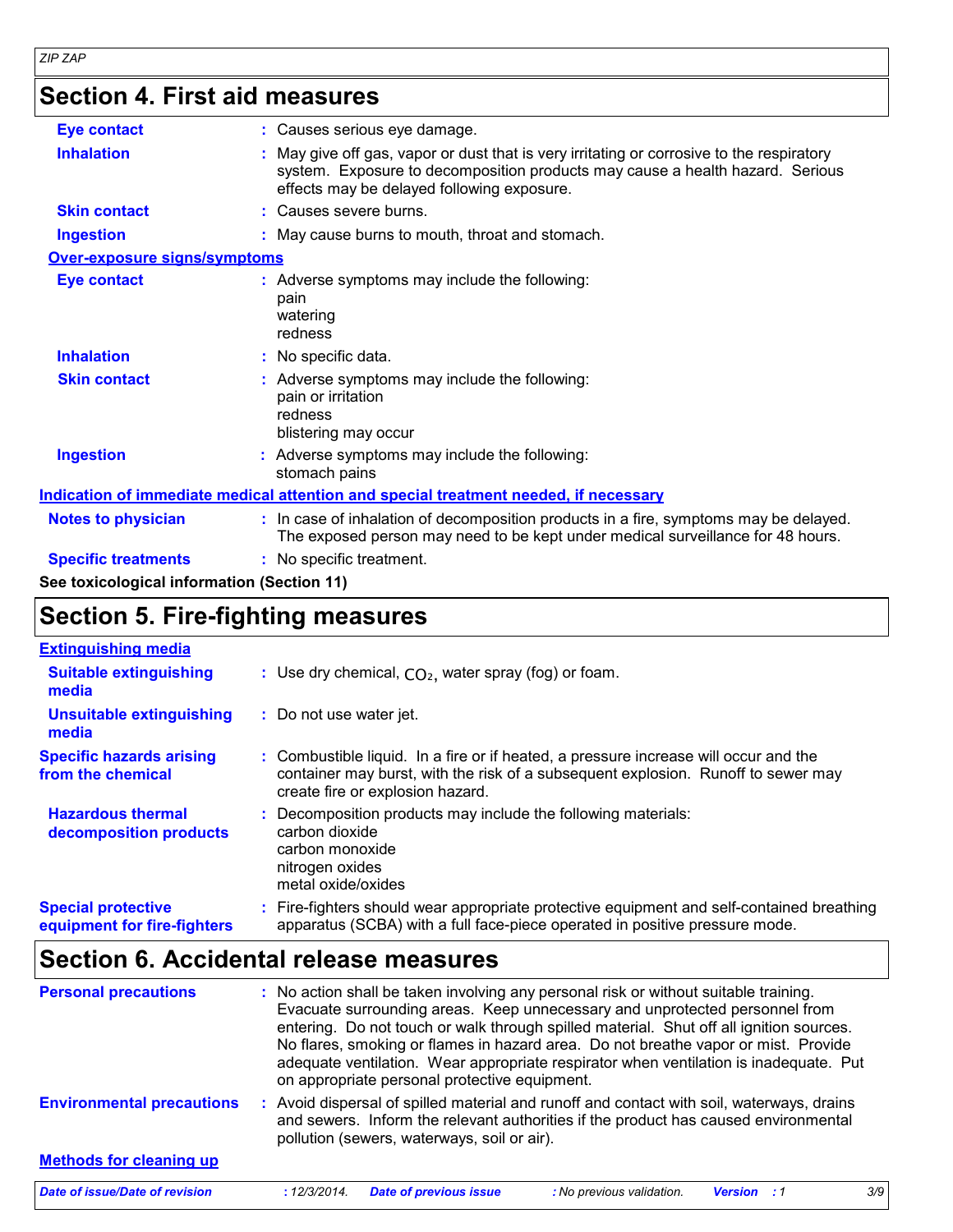#### **Section 6. Accidental release measures**

| <b>Small spill</b> | : Stop leak if without risk. Move containers from spill area. Use spark-proof tools and<br>explosion-proof equipment. Dilute with water and mop up if water-soluble. Alternatively,<br>or if water-insoluble, absorb with an inert dry material and place in an appropriate waste<br>disposal container. Absorb spillage to prevent material damage. Dispose of via a<br>licensed waste disposal contractor.                                                                                                                                                                                                                                                                                                                                                                                                        |
|--------------------|---------------------------------------------------------------------------------------------------------------------------------------------------------------------------------------------------------------------------------------------------------------------------------------------------------------------------------------------------------------------------------------------------------------------------------------------------------------------------------------------------------------------------------------------------------------------------------------------------------------------------------------------------------------------------------------------------------------------------------------------------------------------------------------------------------------------|
| Large spill        | : Stop leak if without risk. Move containers from spill area. Use spark-proof tools and<br>explosion-proof equipment. Absorb spillage to prevent material damage. Approach<br>release from upwind. Prevent entry into sewers, water courses, basements or confined<br>areas. Wash spillages into an effluent treatment plant or proceed as follows. Contain<br>and collect spillage with non-combustible, absorbent material e.g. sand, earth,<br>vermiculite or diatomaceous earth and place in container for disposal according to local<br>regulations (see Section 13). Dispose of via a licensed waste disposal contractor.<br>Contaminated absorbent material may pose the same hazard as the spilled product.<br>Note: see Section 1 for emergency contact information and Section 13 for waste<br>disposal. |

### **Section 7. Handling and storage**

| <b>Handling</b> | : Put on appropriate personal protective equipment (see Section 8). Avoid exposure -<br>obtain special instructions before use. Do not handle until all safety precautions have<br>been read and understood. Do not get in eyes or on skin or clothing. Do not breathe<br>vapor or mist. Do not ingest. Use only with adequate ventilation. Wear appropriate<br>respirator when ventilation is inadequate. Do not enter storage areas and confined<br>spaces unless adequately ventilated. Keep in the original container or an approved<br>alternative made from a compatible material, kept tightly closed when not in use. Store<br>and use away from heat, sparks, open flame or any other ignition source. Use<br>explosion-proof electrical (ventilating, lighting and material handling) equipment. Use<br>only non-sparking tools. Keep away from acids. Empty containers retain product<br>residue and can be hazardous. Do not reuse container. Absorb spillage to prevent<br>material damage. |
|-----------------|----------------------------------------------------------------------------------------------------------------------------------------------------------------------------------------------------------------------------------------------------------------------------------------------------------------------------------------------------------------------------------------------------------------------------------------------------------------------------------------------------------------------------------------------------------------------------------------------------------------------------------------------------------------------------------------------------------------------------------------------------------------------------------------------------------------------------------------------------------------------------------------------------------------------------------------------------------------------------------------------------------|
| <b>Storage</b>  | : Store in accordance with local regulations. Store in a segregated and approved area.<br>Store in original container protected from direct sunlight in a dry, cool and well-ventilated<br>area, away from incompatible materials (see Section 10) and food and drink. Store in<br>corrosive resistant container with a resistant inner liner. Store locked up. Eliminate all<br>ignition sources. Separate from acids. Separate from oxidizing materials. Keep<br>container tightly closed and sealed until ready for use. Containers that have been<br>opened must be carefully resealed and kept upright to prevent leakage. Do not store in<br>unlabeled containers. Use appropriate containment to avoid environmental<br>contamination.                                                                                                                                                                                                                                                            |

### **Section 8. Exposure controls/personal protection**

#### **Control parameters**

#### **Occupational exposure limits**

| <b>Ingredient name</b>                 | CAS#                  | <b>ACGIH</b>                                  | <b>OSHA</b>                                                    | <b>Mexico</b>                                                                                                                                                      |
|----------------------------------------|-----------------------|-----------------------------------------------|----------------------------------------------------------------|--------------------------------------------------------------------------------------------------------------------------------------------------------------------|
| 2-butoxyethanol<br>potassium hydroxide | 111-76-2<br>1310-58-3 | TWA: 20 ppm 8 hours.<br>C: $2 \text{ mg/m}^3$ | TWA: 50 ppm 8 hours.<br>TWA: 240 mg/m <sup>3</sup> 8<br>hours. | LMPE-PPT: $26$ ppm $8$<br>lhours.<br>LMPE-PPT: 120 mg/m <sup>3</sup><br>8 hours.<br>LMPE-CT: $360 \text{ mg/m}^3$<br>15 minutes.<br>LMPE-CT: 75 ppm 15<br>minutes. |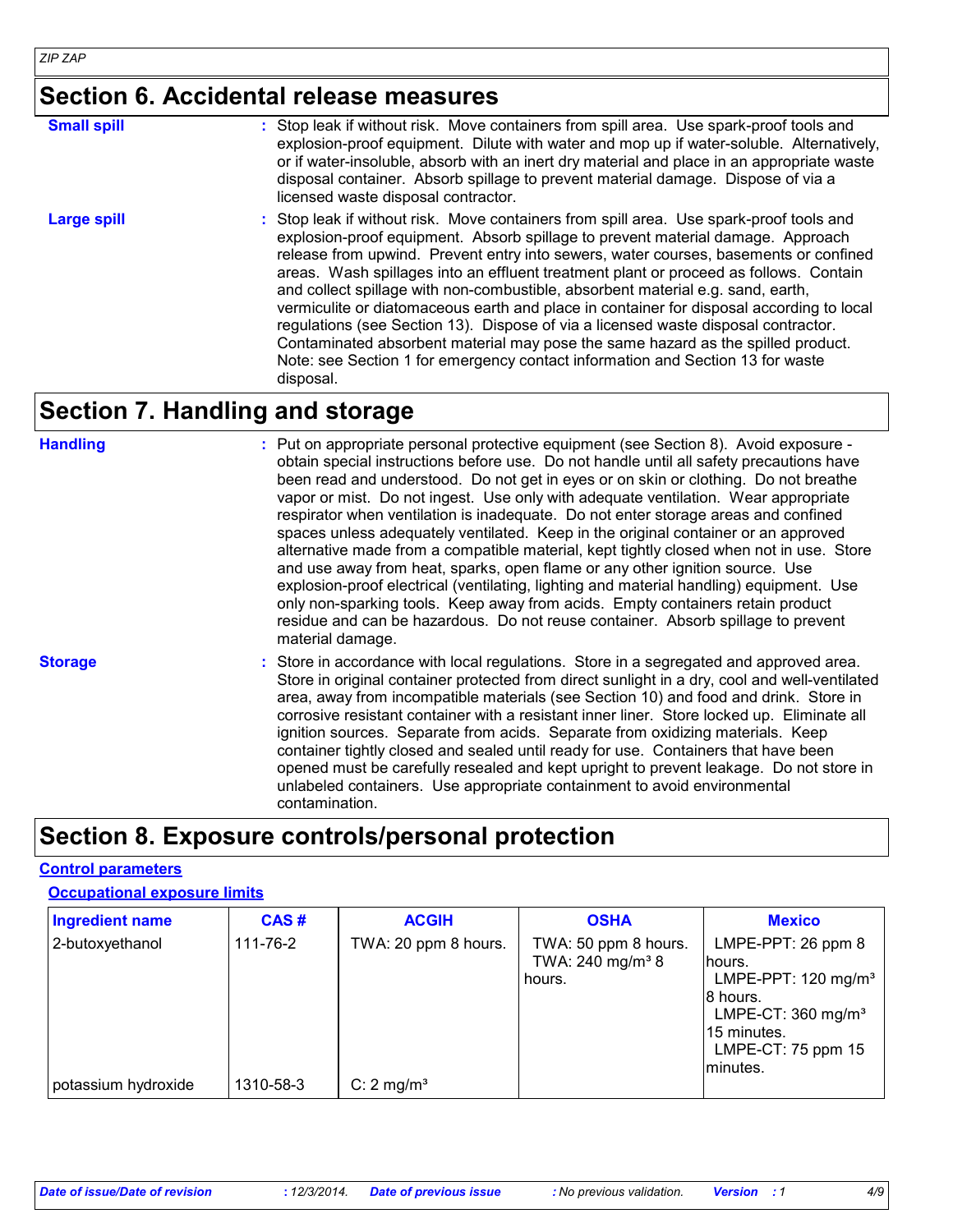### **Section 8. Exposure controls/personal protection**

| <b>Engineering measures</b>                          | : Use only with adequate ventilation. Use process enclosures, local exhaust ventilation or<br>other engineering controls to keep worker exposure to airborne contaminants below any<br>recommended or statutory limits. The engineering controls also need to keep gas,<br>vapor or dust concentrations below any lower explosive limits. Use explosion-proof<br>ventilation equipment.           |  |
|------------------------------------------------------|---------------------------------------------------------------------------------------------------------------------------------------------------------------------------------------------------------------------------------------------------------------------------------------------------------------------------------------------------------------------------------------------------|--|
| <b>Hygiene measures</b>                              | : Wash hands, forearms and face thoroughly after handling chemical products, before<br>eating, smoking and using the lavatory and at the end of the working period.<br>Appropriate techniques should be used to remove potentially contaminated clothing.<br>Wash contaminated clothing before reusing. Ensure that eyewash stations and safety<br>showers are close to the workstation location. |  |
| <b>Personal protection</b>                           |                                                                                                                                                                                                                                                                                                                                                                                                   |  |
| <b>Respiratory</b>                                   | : If a risk assessment indicates this is necessary, use a properly fitted, air-purifying or<br>airfed respirator complying with an approved standard. Respirator selection must be<br>based on known or anticipated exposure levels, the hazards of the product and the safe<br>working limits of the selected respirator.                                                                        |  |
| <b>Hands</b>                                         | Chemical-resistant, impervious gloves complying with an approved standard should be<br>worn at all times when handling chemical products if a risk assessment indicates this is<br>necessary.                                                                                                                                                                                                     |  |
| <b>Eyes</b>                                          | Safety eyewear complying with an approved standard should be used when a risk<br>assessment indicates this is necessary to avoid exposure to liquid splashes, mists,<br>gases or dusts. Recommended: splash goggles                                                                                                                                                                               |  |
| <b>Skin</b>                                          | Personal protective equipment for the body should be selected based on the task being<br>performed and the risks involved and should be approved by a specialist before<br>handling this product.                                                                                                                                                                                                 |  |
| <b>Environmental exposure</b><br>controls            | Emissions from ventilation or work process equipment should be checked to ensure<br>they comply with the requirements of environmental protection legislation. In some<br>cases, fume scrubbers, filters or engineering modifications to the process equipment<br>will be necessary to reduce emissions to acceptable levels.                                                                     |  |
| <b>Personal protective</b><br>equipment (Pictograms) |                                                                                                                                                                                                                                                                                                                                                                                                   |  |

### **Section 9. Physical and chemical properties**

| <b>Appearance</b>                               |                                                                                                                       |
|-------------------------------------------------|-----------------------------------------------------------------------------------------------------------------------|
| <b>Physical state</b>                           | : Liquid. [Aqueous solution]                                                                                          |
| <b>Color</b>                                    | : Yellow.                                                                                                             |
| <b>Odor</b>                                     | $:$ Faint odor.                                                                                                       |
| <b>Odor threshold</b>                           | $:$ Not available.                                                                                                    |
| pH                                              | : 14                                                                                                                  |
| <b>Melting point</b>                            | : Not available.                                                                                                      |
| <b>Boiling point</b>                            | : Not available.                                                                                                      |
| <b>Flash point</b>                              | : Closed cup: 61 to $93.3^{\circ}$ C (141.8 to 199.9 $^{\circ}$ F) [Product does not sustain combustion.]             |
| <b>Burning time</b>                             | : Not applicable.                                                                                                     |
| <b>Burning rate</b>                             | : Not applicable.                                                                                                     |
| <b>Evaporation rate</b>                         | : Not available.                                                                                                      |
| <b>Flammability (solid, gas)</b>                | : Not available.                                                                                                      |
| Lower and upper explosive<br>(flammable) limits | : Not available.                                                                                                      |
| <b>Vapor pressure</b>                           | : Not available.                                                                                                      |
| <b>Vapor density</b>                            | : Not available.                                                                                                      |
| Date of issue/Date of revision                  | 5/9<br>: 12/3/2014.<br><b>Date of previous issue</b><br>: No previous validation.<br><b>Version</b><br>$\therefore$ 1 |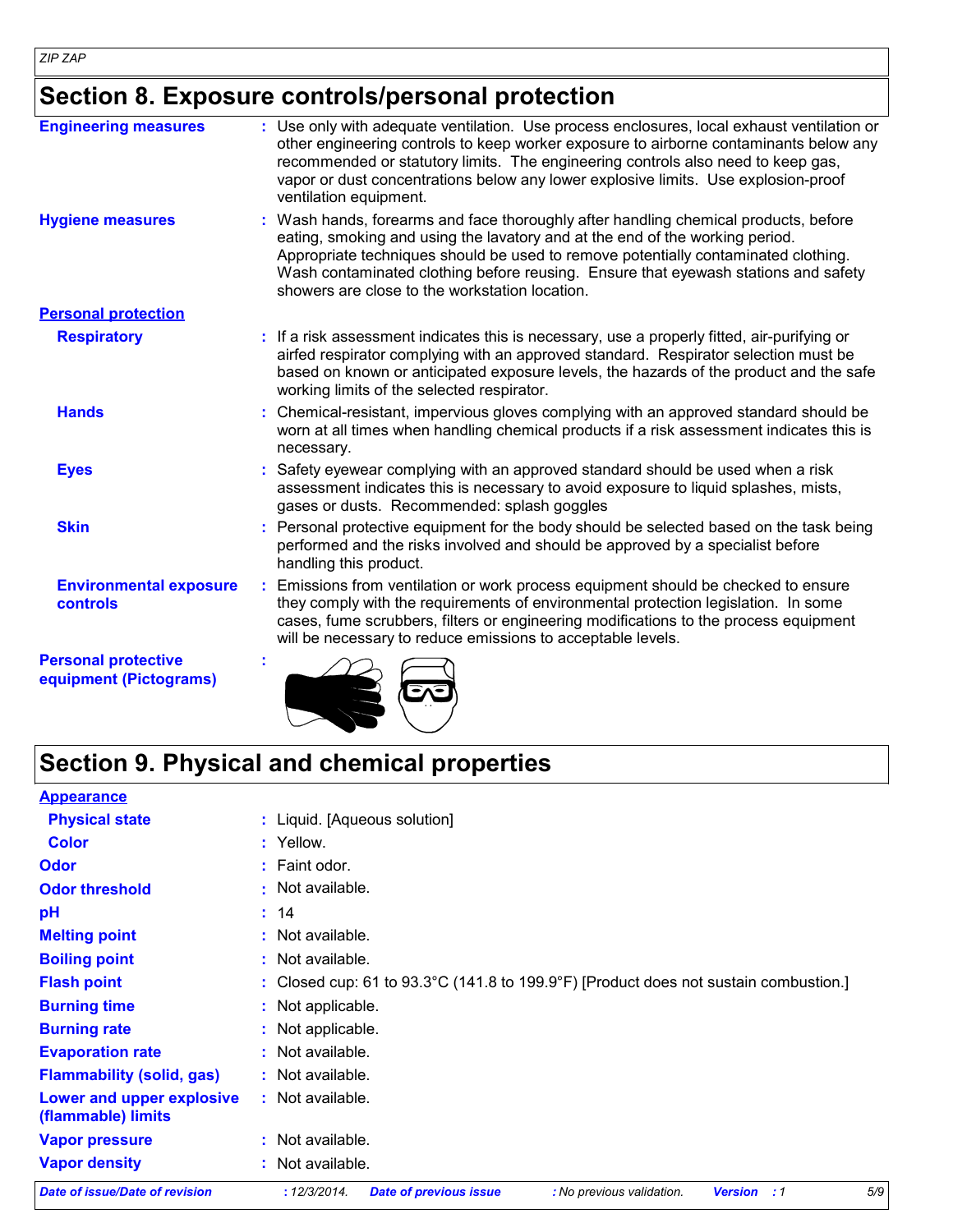### **Section 9. Physical and chemical properties**

| <b>Relative density</b>                           | : 1.04                                                                 |
|---------------------------------------------------|------------------------------------------------------------------------|
| <b>Solubility</b>                                 | : Easily soluble in the following materials: cold water and hot water. |
| <b>Solubility in water</b>                        | : Not available.                                                       |
| <b>Partition coefficient: n-</b><br>octanol/water | $:$ Not available.                                                     |
| <b>Auto-ignition temperature</b>                  | : Not available.                                                       |
| <b>Decomposition temperature</b>                  | : Not available.                                                       |
| <b>Viscosity</b>                                  | $:$ Not available.                                                     |
| <b>Elemental Phosphorus</b>                       | $: 0 \%$                                                               |
| <b>VOC content</b>                                | : 8 % [CARB - Consumer products]                                       |

### **Section 10. Stability and reactivity**

| <b>Reactivity</b>                            | : No specific test data related to reactivity available for this product or its ingredients.                                                                                                                                                                                                                                                                                                                                                                                                                                                                                                                                                                                                                                                  |
|----------------------------------------------|-----------------------------------------------------------------------------------------------------------------------------------------------------------------------------------------------------------------------------------------------------------------------------------------------------------------------------------------------------------------------------------------------------------------------------------------------------------------------------------------------------------------------------------------------------------------------------------------------------------------------------------------------------------------------------------------------------------------------------------------------|
| <b>Chemical stability</b>                    | : The product is stable.                                                                                                                                                                                                                                                                                                                                                                                                                                                                                                                                                                                                                                                                                                                      |
| <b>Possibility of hazardous</b><br>reactions | : Under normal conditions of storage and use, hazardous reactions will not occur.                                                                                                                                                                                                                                                                                                                                                                                                                                                                                                                                                                                                                                                             |
| <b>Conditions to avoid</b>                   | : Avoid all possible sources of ignition (spark or flame). Do not pressurize, cut, weld,<br>braze, solder, drill, grind or expose containers to heat or sources of ignition.                                                                                                                                                                                                                                                                                                                                                                                                                                                                                                                                                                  |
| <b>Incompatible materials</b>                | $:$ Not available.                                                                                                                                                                                                                                                                                                                                                                                                                                                                                                                                                                                                                                                                                                                            |
| <b>Hazardous decomposition</b><br>products   | : Under normal conditions of storage and use, hazardous decomposition products should<br>not be produced.                                                                                                                                                                                                                                                                                                                                                                                                                                                                                                                                                                                                                                     |
| <b>Storage</b>                               | : Store in accordance with local regulations. Store in a segregated and approved area.<br>Store in original container protected from direct sunlight in a dry, cool and well-ventilated<br>area, away from incompatible materials (see Section 10) and food and drink. Store in<br>corrosive resistant container with a resistant inner liner. Store locked up. Eliminate all<br>ignition sources. Separate from acids. Separate from oxidizing materials. Keep<br>container tightly closed and sealed until ready for use. Containers that have been<br>opened must be carefully resealed and kept upright to prevent leakage. Do not store in<br>unlabeled containers. Use appropriate containment to avoid environmental<br>contamination. |

#### **Section 11. Toxicological information**

#### **Information on toxicological effects**

#### **Carcinogenicity**

#### **Classification**

| <b>Product/ingredient name</b>                                                            | <b>ACGIH</b>                                                                                                                                                                                                             | <b>IARC</b>                                     | <b>EPA</b> | <b>NIOSH</b> | <b>NTP</b> | <b>OSHA</b> |
|-------------------------------------------------------------------------------------------|--------------------------------------------------------------------------------------------------------------------------------------------------------------------------------------------------------------------------|-------------------------------------------------|------------|--------------|------------|-------------|
| 2-butoxyethanol<br>Glycine, N, N-bis<br>(carboxymethyl)-, sodium<br>salt, hydrate (1:3:1) | A <sub>3</sub>                                                                                                                                                                                                           | 3<br>2B                                         |            |              |            |             |
| <b>Information on the likely</b><br>routes of exposure                                    |                                                                                                                                                                                                                          | Dermal contact. Eye contact. Inhalation.        |            |              |            |             |
| <b>Potential acute health effects</b>                                                     |                                                                                                                                                                                                                          |                                                 |            |              |            |             |
| Eye contact                                                                               |                                                                                                                                                                                                                          | : Causes serious eye damage.                    |            |              |            |             |
| <b>Inhalation</b>                                                                         | : May give off gas, vapor or dust that is very irritating or corrosive to the respiratory<br>system. Exposure to decomposition products may cause a health hazard. Serious<br>effects may be delayed following exposure. |                                                 |            |              |            |             |
| <b>Skin contact</b>                                                                       |                                                                                                                                                                                                                          | : Causes severe burns.                          |            |              |            |             |
| <b>Ingestion</b>                                                                          |                                                                                                                                                                                                                          | : May cause burns to mouth, throat and stomach. |            |              |            |             |

*Date of issue/Date of revision* **:** *12/3/2014. Date of previous issue : No previous validation. Version : 1 6/9*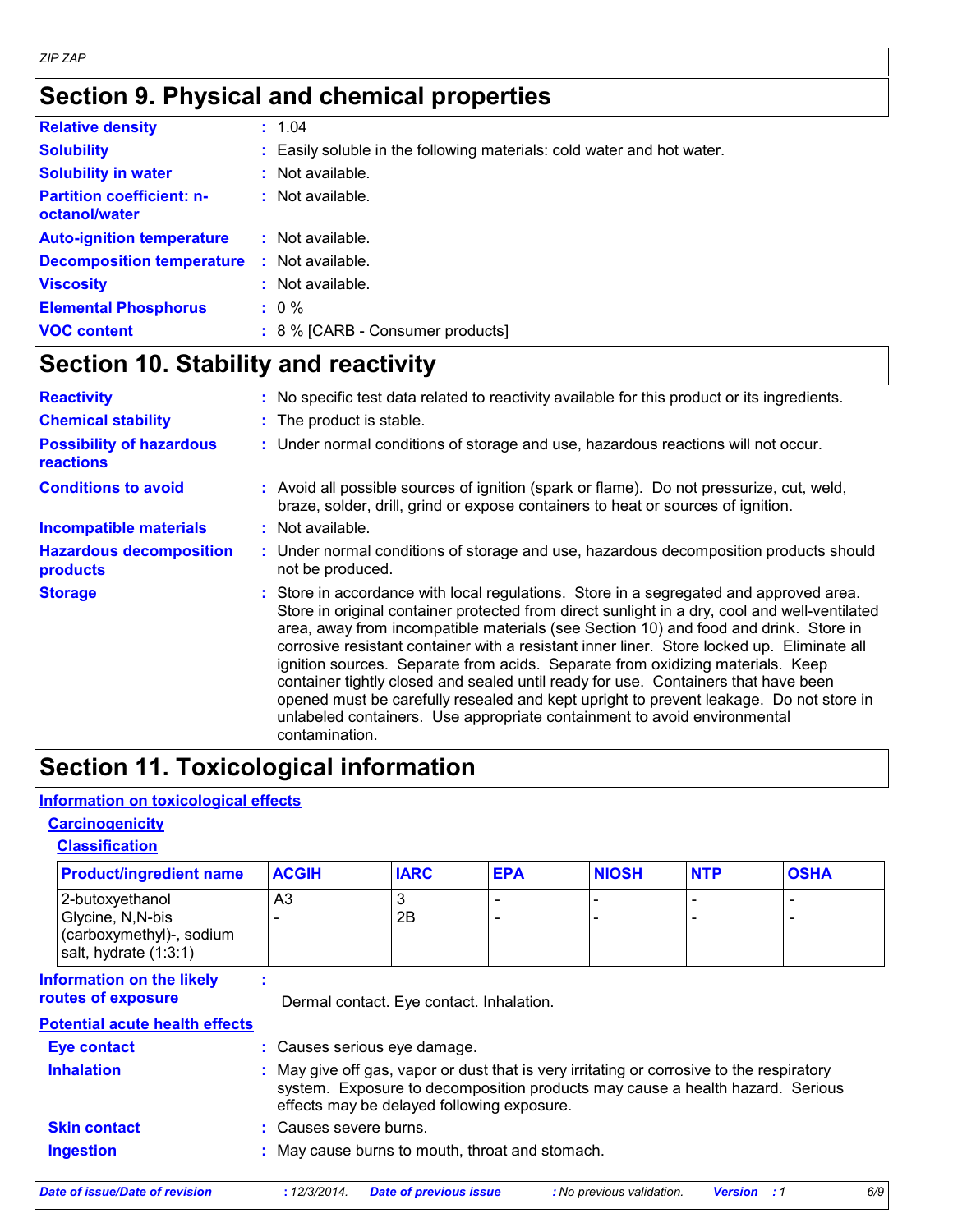# **Section 11. Toxicological information**

|                                                                     | <b>Symptoms related to the physical, chemical and toxicological characteristics</b>                    |  |  |
|---------------------------------------------------------------------|--------------------------------------------------------------------------------------------------------|--|--|
| <b>Eye contact</b>                                                  | : Adverse symptoms may include the following:<br>pain<br>watering<br>redness                           |  |  |
| <b>Inhalation</b>                                                   | : No specific data.                                                                                    |  |  |
| <b>Skin contact</b>                                                 | : Adverse symptoms may include the following:<br>pain or irritation<br>redness<br>blistering may occur |  |  |
| <b>Ingestion</b>                                                    | : Adverse symptoms may include the following:<br>stomach pains                                         |  |  |
|                                                                     | Delayed and immediate effects and also chronic effects from short and long term exposure               |  |  |
| <b>Short term exposure</b><br><b>Potential immediate</b><br>effects | : Not available.                                                                                       |  |  |
| <b>Potential delayed effects</b>                                    | $:$ Not available.                                                                                     |  |  |
| <b>Long term exposure</b>                                           |                                                                                                        |  |  |
| <b>Potential immediate</b><br>effects                               | : Not available.                                                                                       |  |  |
| <b>Potential delayed effects</b>                                    | : Not available.                                                                                       |  |  |
| <b>Potential chronic health effects</b>                             |                                                                                                        |  |  |
| Not available.                                                      |                                                                                                        |  |  |
| <b>General</b>                                                      | : No known significant effects or critical hazards.                                                    |  |  |
| <b>Carcinogenicity</b>                                              | : Suspected of causing cancer. Risk of cancer depends on duration and level of<br>exposure.            |  |  |
| <b>Mutagenicity</b>                                                 | : No known significant effects or critical hazards.                                                    |  |  |
| <b>Teratogenicity</b>                                               | : No known significant effects or critical hazards.                                                    |  |  |
| <b>Developmental effects</b>                                        | : No known significant effects or critical hazards.                                                    |  |  |
| <b>Fertility effects</b>                                            | : No known significant effects or critical hazards.                                                    |  |  |
| <b>Numerical measures of toxicity</b>                               |                                                                                                        |  |  |
| <b>Acute toxicity estimates</b>                                     |                                                                                                        |  |  |
| <b>Route</b>                                                        | <b>ATE value</b>                                                                                       |  |  |
| Oral<br>Dermal<br>Inhalation (vapors)                               | 2215.9 mg/kg<br>12014 mg/kg<br>138.3 mg/l                                                              |  |  |

### **Section 12. Ecological information**

**Ecotoxicity :**

: Not available.

#### **Aquatic ecotoxicity**

Not available.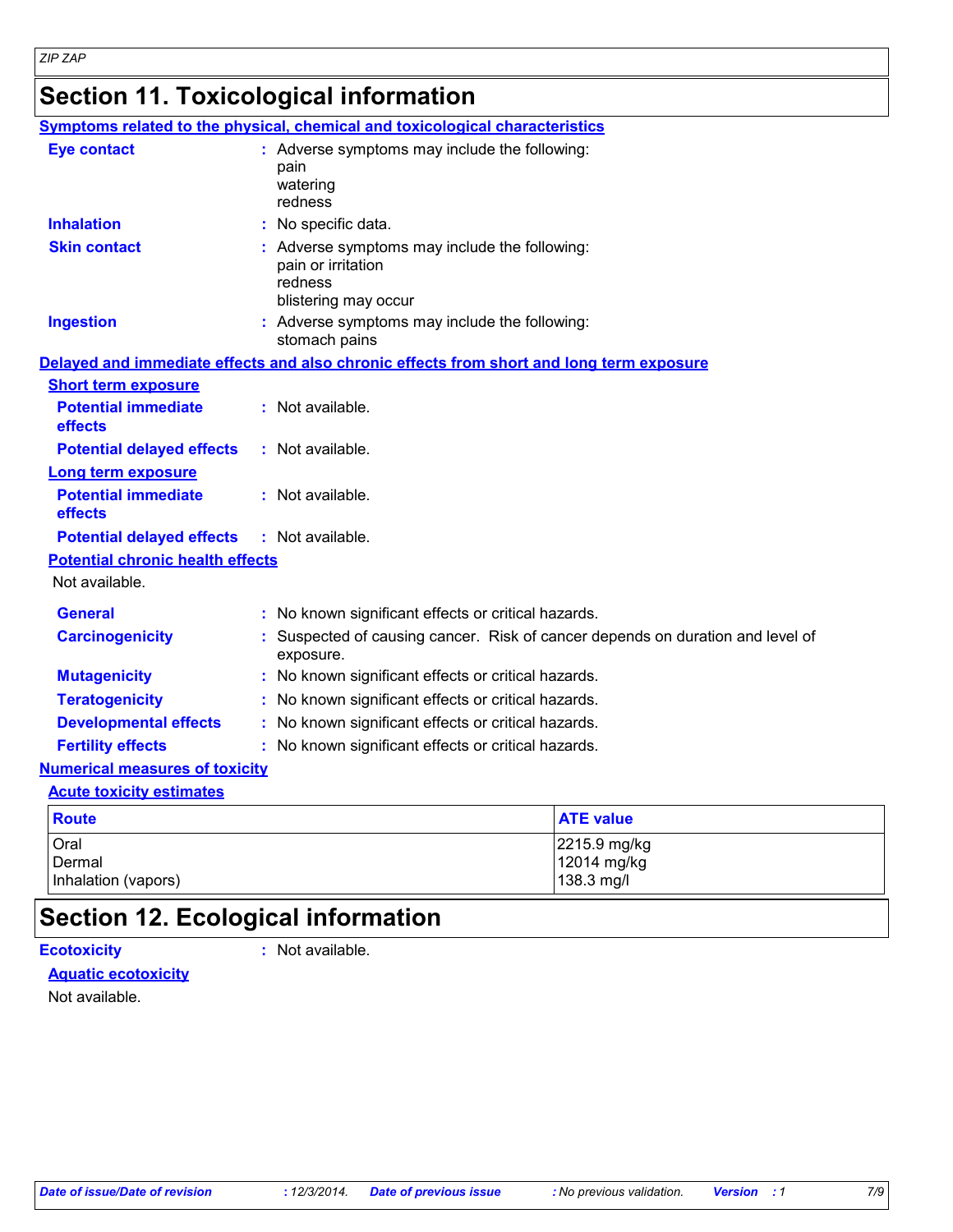#### **Section 13. Disposal considerations**

| <b>Waste disposal</b>  | : The generation of waste should be avoided or minimized wherever possible. Empty<br>containers or liners may retain some product residues. This material and its container<br>must be disposed of in a safe way. Dispose of surplus and non-recyclable products via<br>a licensed waste disposal contractor. Disposal of this product, solutions and any by-<br>products should at all times comply with the requirements of environmental protection<br>and waste disposal legislation and any regional local authority requirements. Avoid<br>dispersal of spilled material and runoff and contact with soil, waterways, drains and<br>sewers. |
|------------------------|---------------------------------------------------------------------------------------------------------------------------------------------------------------------------------------------------------------------------------------------------------------------------------------------------------------------------------------------------------------------------------------------------------------------------------------------------------------------------------------------------------------------------------------------------------------------------------------------------------------------------------------------------|
| <b>DODA</b> ALAAMAAHAA | DOOQ DOOL Leemesiye Flammaaklal                                                                                                                                                                                                                                                                                                                                                                                                                                                                                                                                                                                                                   |

**RCRA classification :** D002, D001 [corrosive ,Flammable]

**Disposal should be in accordance with applicable regional, national and local laws and regulations.**

**Refer to Section 7: HANDLING AND STORAGE and Section 8: EXPOSURE CONTROLS/PERSONAL PROTECTION for additional handling information and protection of employees.**

#### **Section 14. Transport information**

**IATA/IMDG/DOT/TDG: Please refer to the Bill of Lading/receiving documents for up to date shipping information.**

### **Section 15. Regulatory information**

| <b>U.S. Federal regulations</b>                                                   | : TSCA 12(b) one-time export: No products were found.                                              |
|-----------------------------------------------------------------------------------|----------------------------------------------------------------------------------------------------|
|                                                                                   | TSCA 12(b) annual export notification: No products were found.                                     |
|                                                                                   | United States inventory (TSCA 8b): All components are listed or exempted.                          |
|                                                                                   | Clean Water Act (CWA) 311: potassium hydroxide                                                     |
|                                                                                   | <b>CERCLA:</b> Hazardous substances.: potassium hydroxide: 1000 lbs. (454 kg);<br>2-butoxyethanol; |
| <b>EPA Registration Number</b>                                                    | : Not available.                                                                                   |
| <b>Clean Air Act Section 112</b><br>(b) Hazardous Air<br><b>Pollutants (HAPS)</b> | : Not listed                                                                                       |
| <b>SARA 302/304</b>                                                               |                                                                                                    |
| <b>Composition/information on ingredients</b>                                     |                                                                                                    |
| No products were found.                                                           |                                                                                                    |
| <b>SARA 304 RQ</b>                                                                | : Not applicable.                                                                                  |
| <b>SARA 311/312</b>                                                               |                                                                                                    |
| <b>Classification</b>                                                             | $:$ Fire hazard<br>Immediate (acute) health hazard<br>Delayed (chronic) health hazard              |

#### **SARA 313**

|                              | <b>Product name</b> | <b>CAS number</b> |               |
|------------------------------|---------------------|-------------------|---------------|
| <b>Supplier notification</b> | 2-butoxyethanol     | $111 - 76 - 2$    | - 10<br>$5 -$ |

SARA 313 notifications must not be detached from the SDS and any copying and redistribution of the SDS shall include copying and redistribution of the notice attached to copies of the SDS subsequently redistributed.

**State regulations**

| <b>Massachusetts</b>           | : The following components are listed: 2-BUTOXYETHANOL; POTASSIUM HYDROXIDE;<br>NTA TRISODIUM SALT.H20            |
|--------------------------------|-------------------------------------------------------------------------------------------------------------------|
| <b>New York</b>                | : The following components are listed: Potassium hydroxide                                                        |
| <b>New Jersey</b>              | : The following components are listed: 2-BUTOXY ETHANOL; BUTYL CELLOSOLVE;<br>POTASSIUM HYDROXIDE; CAUSTIC POTASH |
| Pennsylvania                   | : The following components are listed: ETHANOL, 2-BUTOXY-; POTASSIUM<br>HYDROXIDE (K(OH))                         |
| Date of issue/Date of revision | 8/9<br><b>Date of previous issue</b><br>: No previous validation.<br>: 12/3/2014.<br><b>Version</b> : 1           |